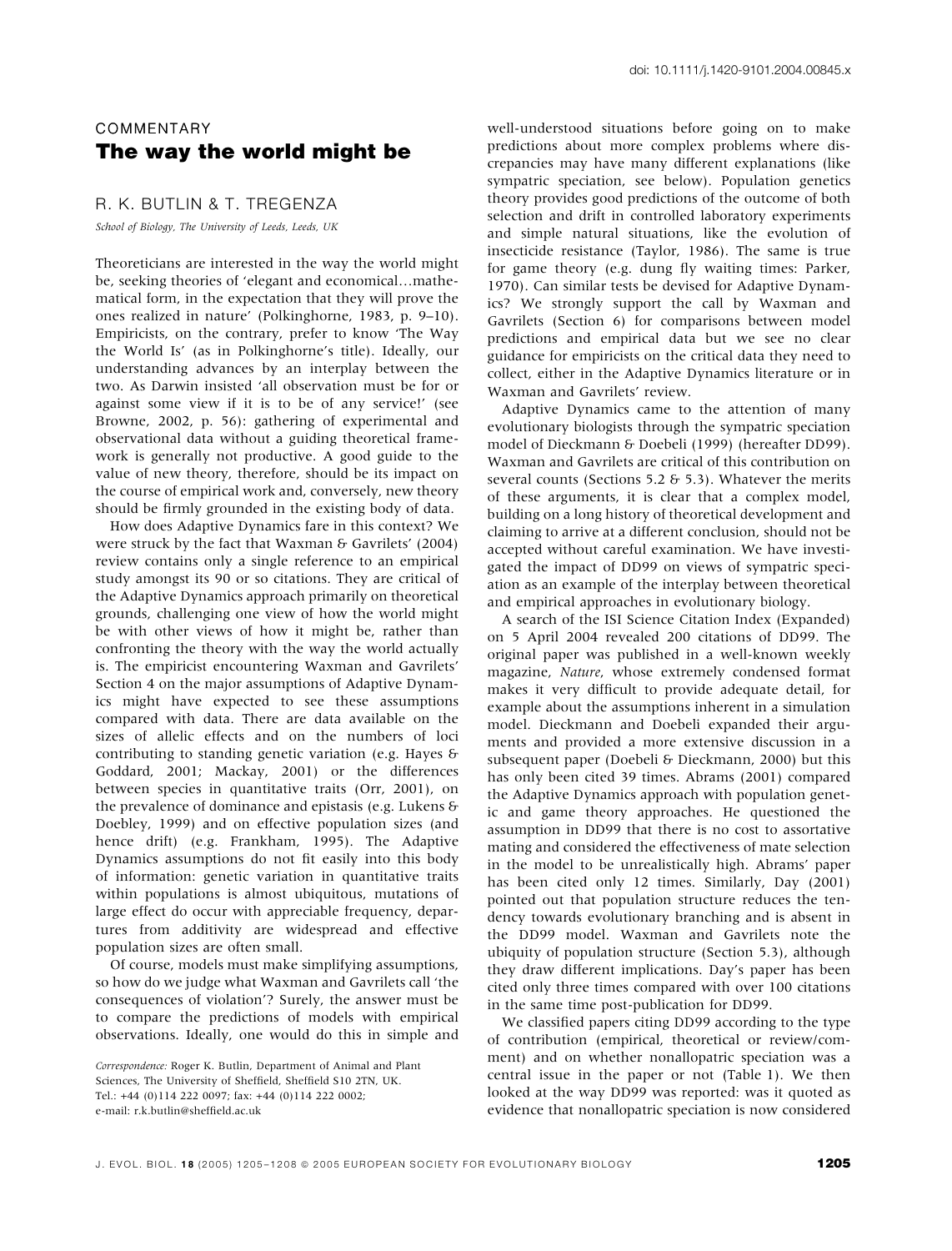Table 1 Analysis of papers citing Dieckmann & Doebeli, 1999.

|                      | Nonallopatric<br>speciation<br>a major part<br>of the subject<br>matter | Use of DD99<br>reference in<br>respect<br>of the likelihood<br>of nonallopatric<br>speciation |          | Papers discussing<br>content of DD99<br>and/or querying<br>assumptions or<br>conclusions |          |
|----------------------|-------------------------------------------------------------------------|-----------------------------------------------------------------------------------------------|----------|------------------------------------------------------------------------------------------|----------|
| Type of<br>paper     |                                                                         | <b>No</b><br>change                                                                           | Positive | No<br>change                                                                             | Positive |
| Empirical            | Yes                                                                     | 22                                                                                            | 32       |                                                                                          | Ω        |
|                      | No                                                                      | 18                                                                                            | 9        | Ω                                                                                        | Ω        |
| Theoretical          | Yes                                                                     | 19                                                                                            | 11       | 4                                                                                        | 2        |
|                      | No                                                                      | 24                                                                                            | Ω        | 2                                                                                        | ∩        |
| Review or<br>comment | Yes                                                                     | 11                                                                                            | 15       | 2                                                                                        |          |
|                      | No                                                                      | 16                                                                                            | 6        |                                                                                          | 0        |
| <b>Excluded</b>      | Not available 12                                                        | Dieckmann or Doebeli amongst authors 5                                                        |          |                                                                                          |          |

more likely, rapid, or plausible under a wide range of conditions ('positive' in Table 1), or simply as indicating that sympatric speciation is possible without a particular change in view ('no change'). We found no papers using DD99 to indicate a negative trend. Finally, we considered whether the paper simply used DD99 to support a statement about nonallopatric speciation, or a related issue, perhaps with a brief description of their model, as opposed to discussing the model in more detail and considering its assumptions or implications.

DD99 is cited in a diverse literature, sometimes for purely methodological reasons and often in papers that make only passing reference to speciation. In these papers, the references are typically neutral (79%). Many use DD99 alone, or in combination with Kondrashov & Kondrashov (1999), as their sole reference to the literature on sympatric speciation. If the function of a reference in such a situation is to provide an entry to the literature for the uninitiated reader, this is probably not ideal: competitive speciation is only one form of sympatric speciation, the treatment in these papers is one-sided, and they provide only limited guidance on the earlier literature. A recent review, such as Via (2001), would be more helpful.

Empirical papers related to nonallopatric speciation frequently cite DD99 in support of positive statements (59%). They very rarely qualify these statements with any discussion of the model or its limitations, although they are often discussing situations far removed from the DD99 scenario. Here are some examples of statements supported by reference to DD99:

'[DD99] showed that sympatric speciation is a likely outcome of competition for resources' Simkova et al. (2002).

'[DD99] clearly shows that disruptive selection…may lead to eventual reproductive isolation' Taylor et al. (2001).

'the credibility of [sympatric speciation] has recently been greatly strengthened by both theoretical and empirical data' Parker et al. (2001).

'[sympatric speciation has] become much more acceptable thanks to recent models' Jocque (2002).

'[DD99] recently presented theoretical evidence that assortative mating often leads to reproductive isolation between ecologically diverging sub-populations which in turn can lead to sympatric speciation' Flier et al. (2001).

'sympatric host race formation can occur over a wide range of conditions' Pappers et al. (2002).

'sympatric mechanisms [of speciation]…now seem to be both natural and widespread' Stewart (2003).

'[DD99] demonstrate that competition for resources is sufficient for sympatric speciation' Albertson et al. (2003).

'the combination of reality and generality strongly supports the interpretation that diverse sympatric sets of related taxa and ecological forms have resulted from divergence in sympatry' Savolainen & Vepsalainen (2003).

'sympatric speciation is possible and may be more common than previously thought' Jones et al. (2003).

'resulting in speciation in as few as 300 generations' Wilson et al. (2000).

'sympatric speciation is plausible under realistic conditions of ecology and population genetic variation' Shaw et al. (2000).

'competition driven speciation is likely to occur rapidly and under a wide range of biologically plausible conditions' Bridle & Jiggins (2000).

There seems to be a widespread and uncritical acceptance of the conclusions of DD99 and, more worrying, an extension to a general view that theoretical objections to sympatric speciation, by whatever mode, suddenly have less force.

Of course, uncritical acceptance is not universal. Mallet and his co-workers, for example, refer to DD99 explicitly as evidence that assortative mating due to pleiotropic effects of selected traits evolves more readily than mate choice based on independent traits (Emelianov et al., 2001; Jiggins et al., 2001; Dres & Mallet, 2002). Theoretical and review papers more often dissect features of the models (27 and 15%, respectively). Theoretical papers are also much less likely to suggest that DD99 necessitates a significant shift in attitude towards nonallopatric speciation (37% amongst those where nonallopatric speciation is a central topic). Typically, it is viewed as part of a continuum of models. Only three of 11 papers in which the model is discussed fall into our 'positive' category: this is because the basic conclusion of DD99 that resource competition can lead to sympatric speciation was firmly established before 1999 and these authors are more cautious about whether the DD99 results establish a greater probability, wider range of conditions or more rapid speciation than previous models (Fig. 1).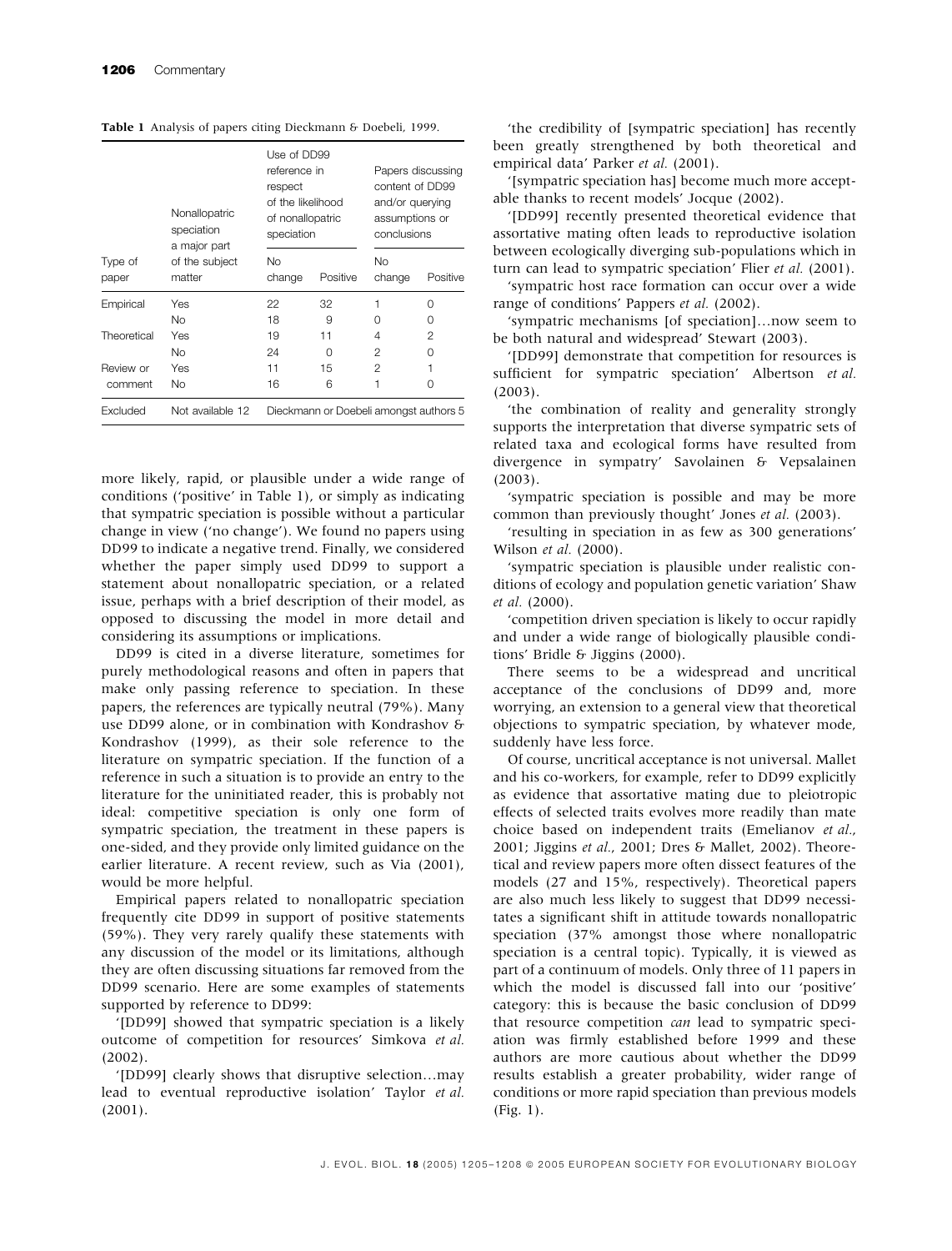

Fig. 1 Analysis of papers citing Dieckmann & Doebeli (1999) in which nonallopatric speciation was a central topic.

Sympatric speciation theory is a case study of a worrying trend in evolutionary biology. Powered by computing, theoreticians are churning out increasingly complex and recondite models that may be impossible to thoroughly describe in a short article, and which require so much effort from the average reader that they may only be fully understood by a handful of people. This problem is compounded by the fact that there is an inevitable citation and (almost certainly) publication bias that favours models that 'show something'. Had DD99 come to the conclusion that sympatric speciation did not occur under realistic assumptions, it is unlikely it would have been published in Nature.

This creates pressure on theoreticians to devise approaches that allow interesting things to happen, perhaps resulting in models that are based on unrealistic assumptions. This is not particularly problematic where the models are straightforward, such as the earlier contributions to sympatric speciation theory of Turner & Burrows (1995) and Higashi et al. (1999) but, increasingly, models require such an investment in order to be understood by nonspecialists that many empiricists feel they have little option but to read the conclusions and trust that they are objective and relevant.

It is tempting to speculate that the interplay between theoretical and empirical approaches has a characteristic life history. Initial observations stimulate the development of theories that are accessible and testable and provide an essential framework for the development of the field. The complexity of models then increases more rapidly than empiricists can provide the data needed to guide assumptions or test predictions. The modelling side takes on an independent existence where there is no longer great pressure for models to be testable, debate about the models becomes purely theoretical and empiricists either lose interest or simply select models whose output fits their preconceptions. It is easy to find empiricists who view much of the theory in their field as inaccessible and divorced from reality.

We note than none of the nearly 200 papers we examined has set out to test a prediction made by the DD99 model. This brings us back to our starting point: there has to be a constructive interplay between theory and experiment. Theoreticians need to clarify their assumptions so that they can be challenged with observations, and they need to develop models that make discriminating predictions that are accessible to empirical testing. Practical biologists must also do their bit: they must make the effort to read theoretical contributions with the same critical eye that they apply to experimental data, rather than accepting conclusions too readily. Sadly, we feel that the healthy relationship that is usually a strength of evolutionary biology has broken down in this particular case.

## **References**

- Abrams, P.A. 2001. Modelling the adaptive dynamics of traits involved in inter- and intraspecific interactions: an assessment of three methods. Ecol. Lett. 4: 166–175.
- Albertson, R.C., Streelman, J.T. & Kocher, T.D. 2003. Directional selection has shaped the oral jaws of Lake Malawi cichlid fishes. Proc. Natl. Acad. Sci. USA 100: 5252–5257.
- Bridle, J.R. & Jiggins, C.D. 2000. Adaptive dynamics: is speciation too easy? Trends Ecol. Evol. 15: 225–226.
- Browne, J. 2002. Charles Darwin, The Power of Place. Jonathan Cape, London.
- Day, T. 2001. Population structure inhibits evolutionary diversification under competition for resources. Genetica 112: 71–86.
- Dieckmann, U. & Doebeli, M. 1999. On the origin of species by sympatric speciation. Nature 400: 354-357.
- Doebeli, M. & Dieckmann, U. 2000. Evolutionary branching and sympatric speciation caused by different types of ecological interactions. Am. Nat. 156: S77–S101.
- Dres, M. & Mallet, J. 2002. Host races in plant-feeding insects and their importance in sympatric speciation. Philos. Trans. R. Soc. Lond. Ser. B-Biol. Sci. 357: 471-492.
- Emelianov, I., Dres, M., Baltensweiler, W. & Mallet, J. 2001. Host-induced assortative mating in host races of the larch budmoth. Evolution 55: 2002–2010.
- Flier, W.G., Grunwald, N.J., Fry, W.E. & Turkensteen, L.J. 2001. Formation, production and viability of oospores of Phytophthora infestans from potato and Solanum demissum in the Toluca Valley, central Mexico. Mycol. Res. 105: 998–1006.
- Frankham, R. 1995. Effective population size/adult population size ratios in wildlife — a review. Genet. Res. 66: 95-107.
- Hayes, B. & Goddard, M.E. 2001. The distribution of the effects of genes affecting quantitative traits in livestock. Genet. Sel. Evol. 33: 209–229.
- Higashi, M., Takimoto, G. & Yamamura, N. 1999. Sympatric speciation by sexual selection. Nature 402: 523-526.
- Jiggins, C.D., Linares, M., Naisbit, R.E., Salazar, C., Yang, Z.H. & Mallet, J. 2001. Sex-linked hybrid sterility in a butterfly. Evolution 55: 1631–1638.
- Jocque, R. 2002. Genitalic polymorphism a challenge for taxonomy. J. Arachnol. 30: 298–306.
- Jones, A.G., Moore, G.I., Kvarnemo, C., Walker, D. & Avise, J.C. 2003. Sympatric speciation as a consequence of male